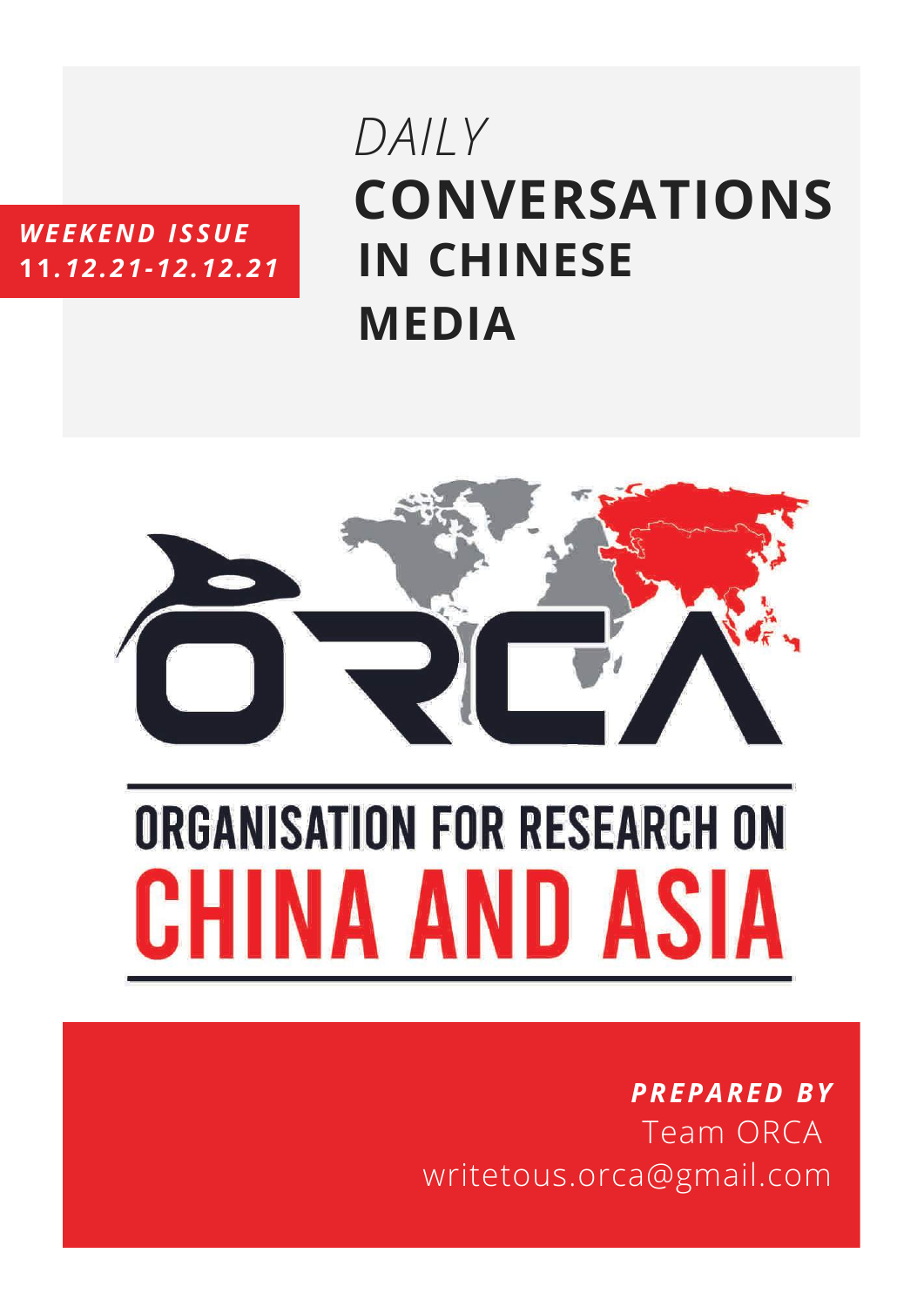## **I. Social Media Chatter in China**

- **PLA's Electronic Warfare Station near Lake Mansarovar:** A Twitter account has [posted](https://twitter.com/viper202020/status/1469755683373387777?t=npx-VU3xJHT3nolyIIjl4w&s=08) satellite images of a PLA Electronic Warfare station coming up at Lake Mansarovar in Tibet. (See Image 1)
- **Akhil Parashar trends on Weibo:** Indian-origin Foreign Correspondent Akhil Parashar, who works China Radio International (CRI) is the subject of [discussion](https://www.linkedin.com/in/akhil-parashar-154a0834/?originalSubdomain=cn) in some of the military observer accounts on Weibo these days for his posts about China on Twitter. Weibo posts point out that he speaks ill of China and at the same time he gets to live in China and even work for CRI.

### **II. News in China**

- In a report published by the Standing Committee of the National People's Congress in 15.11.21, the Ministry of Public Security and the Ministry of Justice stated that they are currently conducting research on the management system of the detention centers. After the detention centers' management system is clarified, they will further listen to the "opinions of all walks of life-based on the opinions and suggestions of the representatives and accelerate the research and formulation of a detention center law". As of now, the detention centers in China are managed by the Ministry of Public Security and there is no law for its management or operation.
- .On 11.12.21, Han Wenxiu, deputy director of the Communist Party's Central Committee for Financial and Economic Affairs, stated at the China Economic Annual Meeting that China's economic development is facing three pressures: contraction of demand, supply shocks, and weaker expectations. The growth momentum of consumption and investment has weakened, and there are obstructions in the supply chain. Enterprise production is facing a shortage of production factors, including lack of chips, lack of electricity, lack of labor, and other issues.
- USA, UK, Australia, and Canada have officially declared their decision to boycott the Winter Olympics, due to be held in February 2022 in Beijing. These governments will not send official representatives to the February games because of China's chequered human rights record. China has warned these nations saying 'they will pay the price for their mistaken acts'. French President Emmanuel Macron has announced [that](https://www.bbc.com/news/world-europe-59599063) France has no plan to join the diplomatic boycott of the winter games. Mr. Macron has said such moves are insignificant and symbolic. Meanwhile, UN Secretary-General Antonio Guterres has accepted the invitation to attend the opening of the winter games.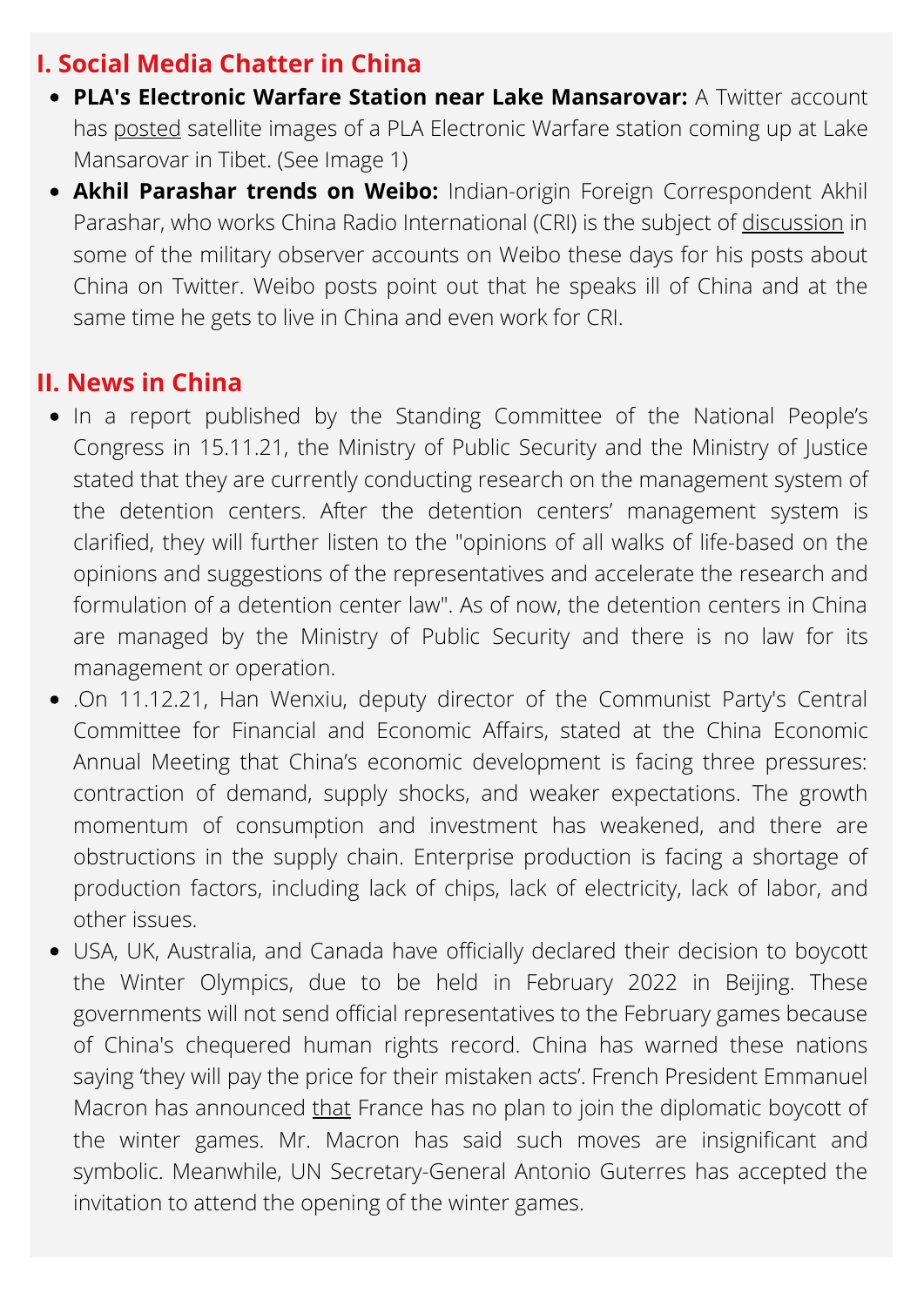- The 13th Straits Forum a nonpolitical platform that [promotes](https://www.thepaper.cn/newsDetail_forward_15809652) grassroots interaction between China and Taiwan - has started in Xiamen. This Forum uses the term 'compatriot' to address both sides of the participants, and is used to promote reunification of China and support the CCP's narrative. Taiwan has formally warned the participants by saying that the Forum is not an "orderly event".
- President Xi Jinping has [sent](https://news.cgtn.com/news/2021-12-11/Xi-sends-congratulatory-letter-to-Greater-Bay-Science-Forum-2021-15U8xfQiSS4/index.html) a congratulatory letter to the Greater Bay Science Forum 2021. Xi desires to leverage the strategic position of Guangdong-Hong Kong-Macao Greater Bay Area to turn it into a global science technology innovation highland. The theme of this event is 'exploring the future, sharing scientific achievement', which is hosted by the Guangdong provincial government.
- The USA has [sanctioned](https://www.business-standard.com/article/international/us-sanctions-china-myanmar-n-korea-bangladesh-over-human-rights-issues-121121100017_1.html) officials and also imposed financial restrictions on 15 Chinese entities. The sanctions came on the day of International Human Rights Day and were initiated by the Treasury Department to restrict investment in Chinese entities who are part of mass surveillance in China.
- The Chinese government has released a white paper on democracy, a week ahead of Biden's democracy summit. This paper claims that one-party ruled China is the largest democracy in the world. It suggests this is evident from the robust elector process followed in China, for instance, more than 900 million voters participated in elections to people's congresses at different levels in 2016 and 2017. The Chinese government has organized a week-long program to point out flaws in USA-led liberal democratic systems. The Chinese government said the aim of the summit was to defend US hegemony which reflects its democratic malaise and huge democratic deficit; it described the US as a self-styled beacon of democracy.

#### **III. India Watch**

- In a response to the summit, the Chinese government and official media have launched a two-pronged campaign: highlight the strengths of China's political system and underline the shortcomings of democratic systems. Such an endeavour, while directed at the US, is also reflective on democratic states like India, Japan and Australia who have fashioned the Quad with the US on the guise of being 'likeminded' democratic states. The Chinese government white paper on democracy warns other countries of the dangers of blindly following other models of democracies.
- Chinese official media routinely publishes stories that highlight the limitations of the Indian political system. For instance, Chinese newspaper CGTN carried an opinion titled 'Women's status in China and India: Who has human rights and [democracy?'](https://news.cgtn.com/news/2021-12-08/Women-s-status-in-China-and-India-Who-has-human-rights-and-democracy--15Paa7PE2L6/index.html) in which it compared the position of women in India and China using indicators like life